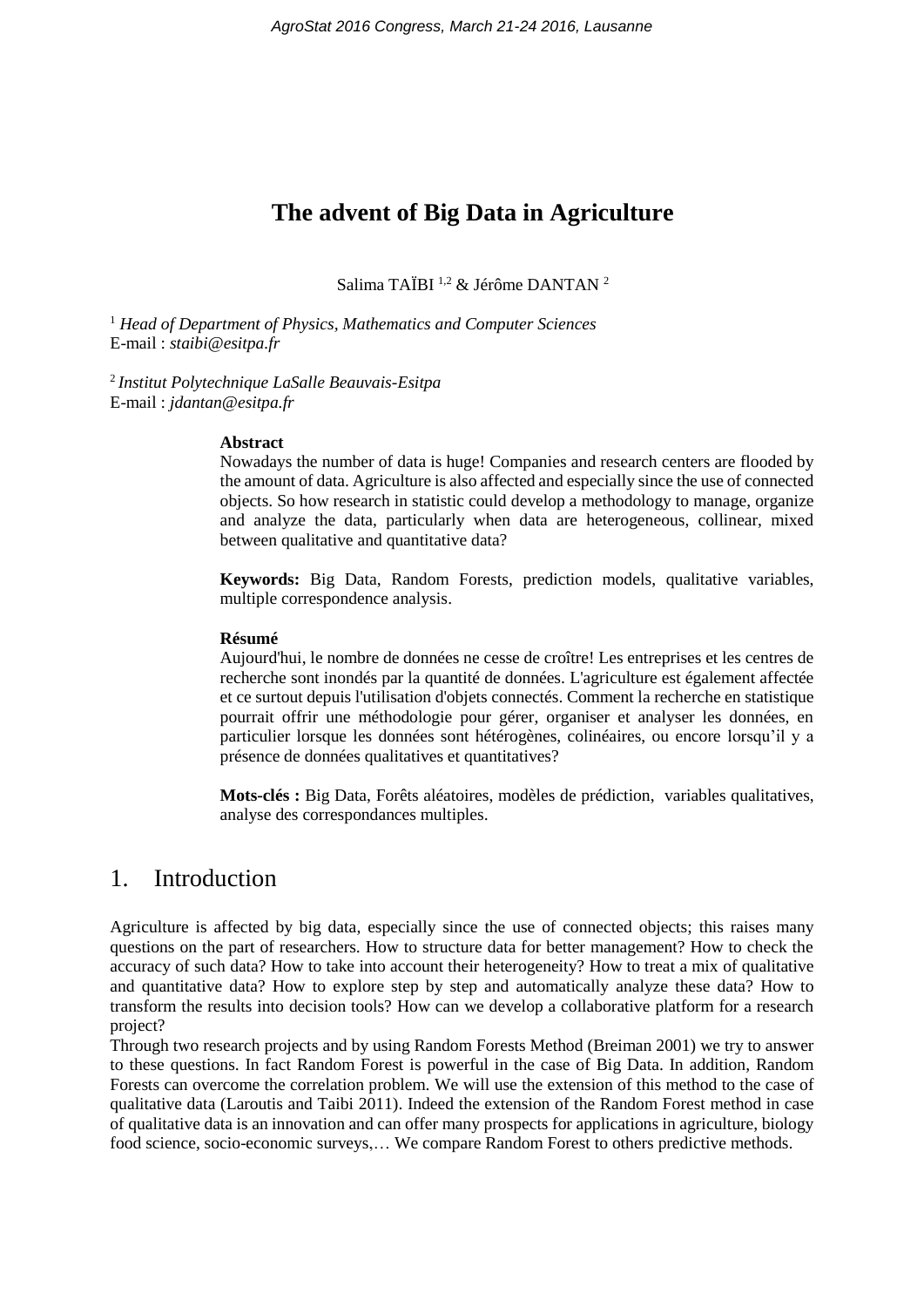# 2. Random forest and qualitative data

### **2.1 Impact of erosion: a regional project**

#### **2.1.1 Context**

In France, 4 million hectares are now affected by erosion. In front of these inconveniences, policies evolve and communities are seeking preventive and curative solutions. We analyze the behavior of people living in the "Valley of Commerce" (Normandie) in relation to risk of runoff and flooding and identify the level of risk perception by people and their awareness to reduce these risks.

#### **2.1.2 The survey**

The purpose of the survey is to judge whether it is possible or not to implement this program against the erosive runoff in the valley of Commerce.

This program would be over twenty years and involve an additional fee for the inhabitants of this valley. This survey is interesting for the benefit that might have the inhabitants through such a program. We are in the general framework of survey data analysis; we wish on the one hand to predict individuals "buyin" to the Seine Estuary wetlands conservation program, and on the other hand to be able to use the same methodology for successive waves of the survey. We have limited our analysis to the case of a binary dependant variable (participation or not in the conservation program) – but the procedure can be extended to cases of multinomial qualitative variables.

In this study, we used two different classification methods – Discriminant Analysis and Random Forests (RF) – with the aim of comparing their performance.

Peters et al. (2008) underline the absence of studies using Random Forests in some domains, a fact which makes comparisons and analyses difficult. For example, very few studies have been done in the area of ecological modeling.

## **2.2 Random Forests**

Leo Breiman (2001) proposed a family of classification methods called Random Forests (RF)*.* based on the concept of randomization.

The RF method proposes an improvement to bagging for the case of binary trees, making the trees more independent by adding randomness to the process of selecting the variables in the model. This approach has been successful in problems with multiple variables and Random forest performed better than regression tree (Lieb and al. 2012).To address this issue, "bootstrap" samples are used, obtained from the initial sample population by random selection with replacement, instead of independent samples.

Let *n* be the size of the training sample. A decision tree is built according to the following algorithm.

1. Select a set of *n* individuals (with replacement) which will be used for the tree.

2. For *p* variables, select a sub-set of K variables. The best subset is used for partitioning.

3. The tree is built in this way until it reaches its maximum size.

This process implies choosing two parameters: K and the number of trees m. The "hyperparameter" K is taken to be  $\sqrt{p}$  or log (p+1).

The results below were generated using the *Random Forests* algorithm in the Data Miner module of STATISTICA.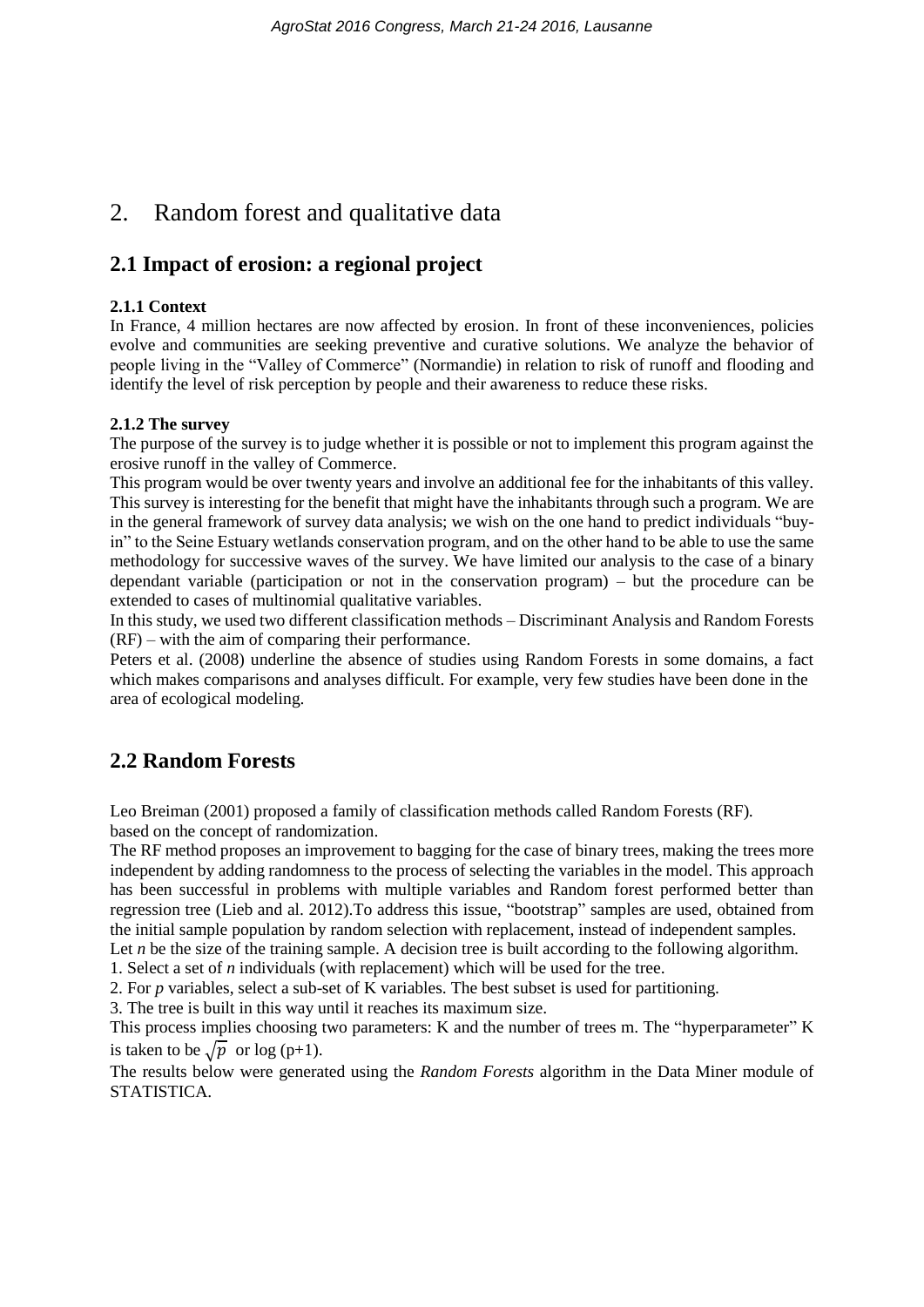## **2.3 Treatment of the qualitative variables**

As the predictors are mostly qualitative variables, we use a procedure based on the Disqual method (Saporta, 1977) to transform them into quantitative data. We carried out Multiple Correspondence Analysis of the predictors. The p variables  $X_1, X_2, ..., X_n$  are replaced by n individuals on the q factorial axes  $(q < p)$  with a weighting process which allows us to preserve the inertia of each component.

## **2.4. Results**

As we see below (Table 1), classification by RF (70%) is less than FDA (76%). But by Mc Nemar test we show that there is no significant difference between FDA and RF.

| Models                       | Kappa | Pcc |
|------------------------------|-------|-----|
| <b>Random Forests</b>        | 0.48  | 70% |
| <b>Discriminant Analysis</b> | 0.61  | 76% |
|                              | __    |     |

# 3. A statistical approach using Random Forest to assess biodiversity

## **3.1 Context**

The objectives of the national Bioindicators Program (2005-2012) were to provide a base of referential values for various land-use contexts and to measure relevant biological tools in agricultural but also polluted contexts in the aim to transfer them to stakeholders.

Our aim is to present how statisticians, computer scientists have worked together with ecologists, biologists, chemical researchers in a multidisciplinary project. Soil is a dynamic and complex system. Information emanating from compartments "Microflora" "Flora" or "Fauna" are abundant and in interaction with the environment, climatic conditions and time data.

Given that more than 200,000 observations were obtained, it was necessary to design a database and some analytical process.

## **3.2 Global methodology**

First we plan a methodology to assess the quality of soil. Each researcher or responsible of the biologic indicator had to send data to a data manager. To validate the accuracy and the quality of data, programs are implemented to calculate basic statistics. The approach we have developed and applied in the context of this project is below:

- 1. Database design
- 2. Data quality
- 3. Development of an "interface user"
- 4. Automation software data extraction
- 5. Homogenization of data processing
- 6. Definition of the baseline
- 7. Outline of the sensitivity of the indicator
- 8. Selection of sets of indicators
- 9. Indicator support tools for risk assessment
- 10. Global analysis

## **3.3 Selection biologic indicators**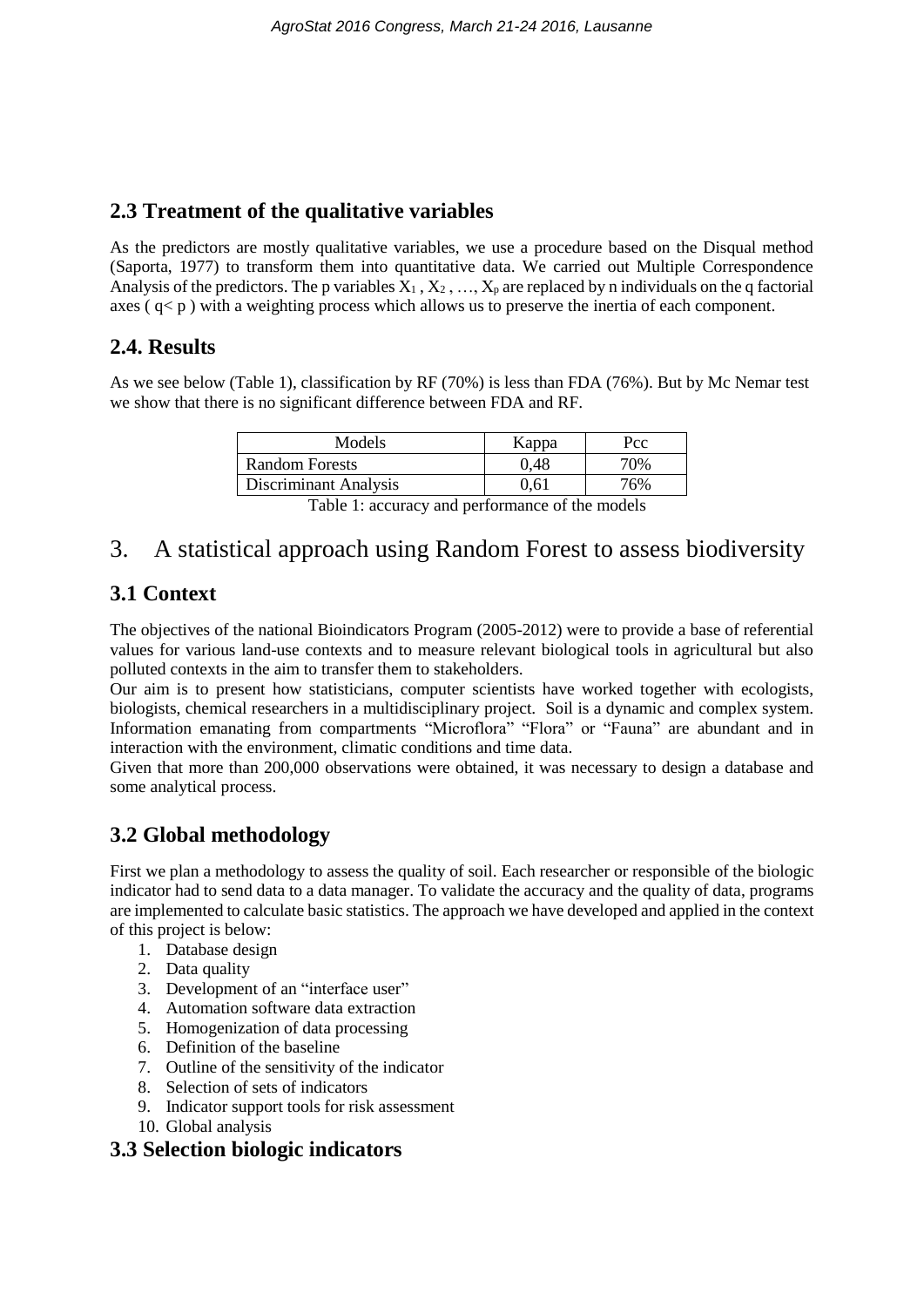We use Random Forest method to select the smallest set of discriminating variables in each compartment. We choose Gini Index and we split the sample into 2/3 for the learning sample and 1/3 for the test sample. We compare the performance between Logistic Model and Random Forests method. We conclude by Mc Nemar test that there is no significant difference between the two models.

| Models                | Kappa    | Pcc   |
|-----------------------|----------|-------|
| <b>Random Forests</b> |          | 77,3% |
| Logistic              | $0.73\,$ | 75,2% |

Table 2: accuracy and performance of the models

### **3.4 Decision tool for soil quality**

We have built an approach to design a functional index of a soil (Taibi et al., 2011, 2015) taking into account the almost information of the data base.

This index quality soil is defined as the smallest set of parameters which gives information on the capacity of a complex dynamic system such as the soil.

The results of the Random Forests returned by the Gini index allow us to determine a score of sensitivity for each biologic indicator.

As this score is the most important, the global score can be determined as follows:

Global Score = Sensitivity Score  $\times$  (aScore <sub>Tech</sub> + bScore <sub>socio-eco</sub>)

where  $Score_{\text{Tech}}$  et  $Score_{\text{Socio-eco}}$  are determined by surveys data analysis (experts).

### 4. Conclusion

The data mining and statistical tools used here allow us to take into account the fair-recurring problems in biology studies such as the heterogeneity, "collinearity" and presence of missing data.

Nonparametric models and particularly Random Forests give benefits in such environmental and biological studies (Cutler and al. 2007).

The volume of data, and the large number of biological variables to be tested (one hundred), require analytical techniques, such as Random Forests, which can overcome the problem of multicollinearity to select indicators sensitive to various factors.

Random Forests is more appropriate to discriminate a lot of variables. Random Forests are a solution for biological data mining and classification; in fact distributions of observations are often unknown. The Random Forests allow us to select the smallest set of discriminating variables and our statistical approach will lead to the development of prediction tools in socio-economic, biologic, surveys or in other contexts.

#### **Acknowledgement**

*The authors are grateful to Jeanne-Chantal Dur, Laurence Rougé, Antonio Bispo and Guenola Perez and wish to thank the Region Haute Normandie and the ADEME (French national agency of environment and energy management.*